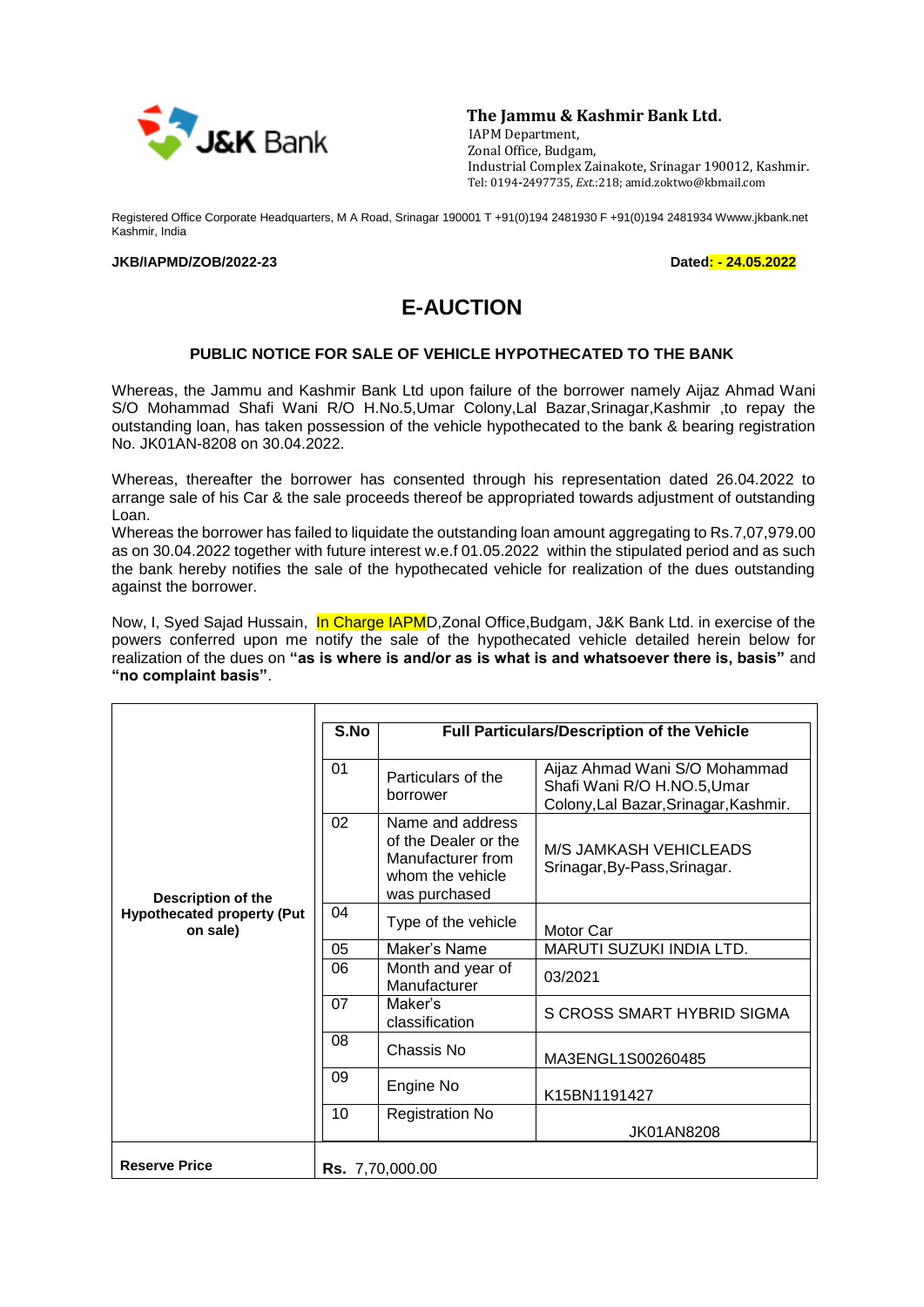| <b>Earnest Money</b>                                                                                                 | Rs.70,000.00                                                                                                                  |  |  |
|----------------------------------------------------------------------------------------------------------------------|-------------------------------------------------------------------------------------------------------------------------------|--|--|
| <b>Bid increase Amount</b>                                                                                           | <b>Rs.</b> 23,000.00                                                                                                          |  |  |
| Name of the Branch                                                                                                   | <b>BU Humhama</b>                                                                                                             |  |  |
| Last Date & Time of<br>submission of Bid, Earnest<br><b>Money Deposit (EMD) and</b><br><b>Documents</b>              | 07 June 2022<br>From 11 AM to 4 PM                                                                                            |  |  |
|                                                                                                                      |                                                                                                                               |  |  |
| Date and Time of e-Auction                                                                                           | 10 June, 11 AM to 04 PM                                                                                                       |  |  |
| <b>Earnest Money Deposit</b><br>(EMD) & Other<br>Remittance/s detail/s by<br><b>RTGS</b> to<br><b>Account Number</b> | THE JAMMU AND KASHMIR BANK LIMITED<br>Business Unit: Humhama (J&K)<br>IFSC CODE: JAKA0HUMHAM<br>ACCOUNT NO.: 0386070700000003 |  |  |

## **TERMS AND CONDITIONS**

**1)** The E-Auction is being held on **"AS IS WHERE IS"** and **"AS IS WHAT IS BASIS" and "WHATSOEVER THERE IS BASIS** and **NO COMPLAINT BASIS"**. To the best of knowledge and information of the Bank, there are no encumbrances on the hypothecated property, except specifically disclosed herein. However, the intending bidders should make their own independent enquiries regarding the encumbrances, title of property/ies put on auction and claims/rights/dues affecting the property, prior to submitting their bid. The Bank shall not be responsible in any way for any third party claims/rights/dues. The bidders shall satisfy themselves as to the description, condition or accuracy of the details regarding the property/ies given hereinabove.

**2)** It shall be the responsibility of the bidders to inspect and satisfy themselves about the vehicle and specifications before submitting the bid. The physical inspection of vehicles put on auction will be permitted to interested bidders on Bank's working days between 10.00 AM to 4.00 PM from 08 June to 09 June, with prior permission of the bank. Inspection of the documents relating to the vehicle will be permitted to the interested bidders or their authorized representatives at **Business Unit Chrarie-Sharief / IAPM Department** on Bank's working days between 10.00 AM to 4.00 PM from 08 June to 09 June with prior permission of the bank. The bid price shall be absolute in terms and should not be linked to any reference. Conditional bids shall be rejected.

**3)** The interested bidders shall submit their offer along with EMD through website **https://sarfaesi.auctiontiger.net** (the user ID and password can be obtained free of cost by registering name with "**https://sarfaesi.auctiontiger.net**") through their login ID and Password. The EMD 10% of RESERVE PRICE shall be payable through NEFT/RTGS (EMD remittance details given above) by or before 04.00PM, 07June **.** Please note that Cheques/Demand Drafts shall not be accepted as EMD amount.

**4)** After Registration by the bidders in the web-site, the intending purchaser/ bidder is required to get the copies of following documents uploaded in the web-portal before last date of submission of the bid(s) viz. i) Copy of the NEFT/RTGS challan. ii) Copy of PAN card/Aadhar Card iii) Proof of identification (KYC) viz. copy of Voter ID Card/Driving License/ Passport etc. iv) Copy of proof of address, v) Duly Filled up & Signed Copy of Annexure II & III attached to the Tender form, without which the bid is liable to be rejected.

**5)** The Interested bidders who require assistance in creating login ID and password, uploading data, submitting bid, training on e-bidding process etc., may avail online training on E-Auction from M/s E-Procurement Technologies Ltd. (Auctiontiger), Ahmadabad. support@auctiontiger.net & [chintan.bhatt@auctiontiger.net](mailto:chintan.bhatt@auctiontiger.net) Contact Persons: Mr.Chintan Bhatt **(M) 9978591888, 9265562821 (O) 079 – 6813 6844**, E-mail id: delhi@auctiontiger.net, support@auctiontiger.net,